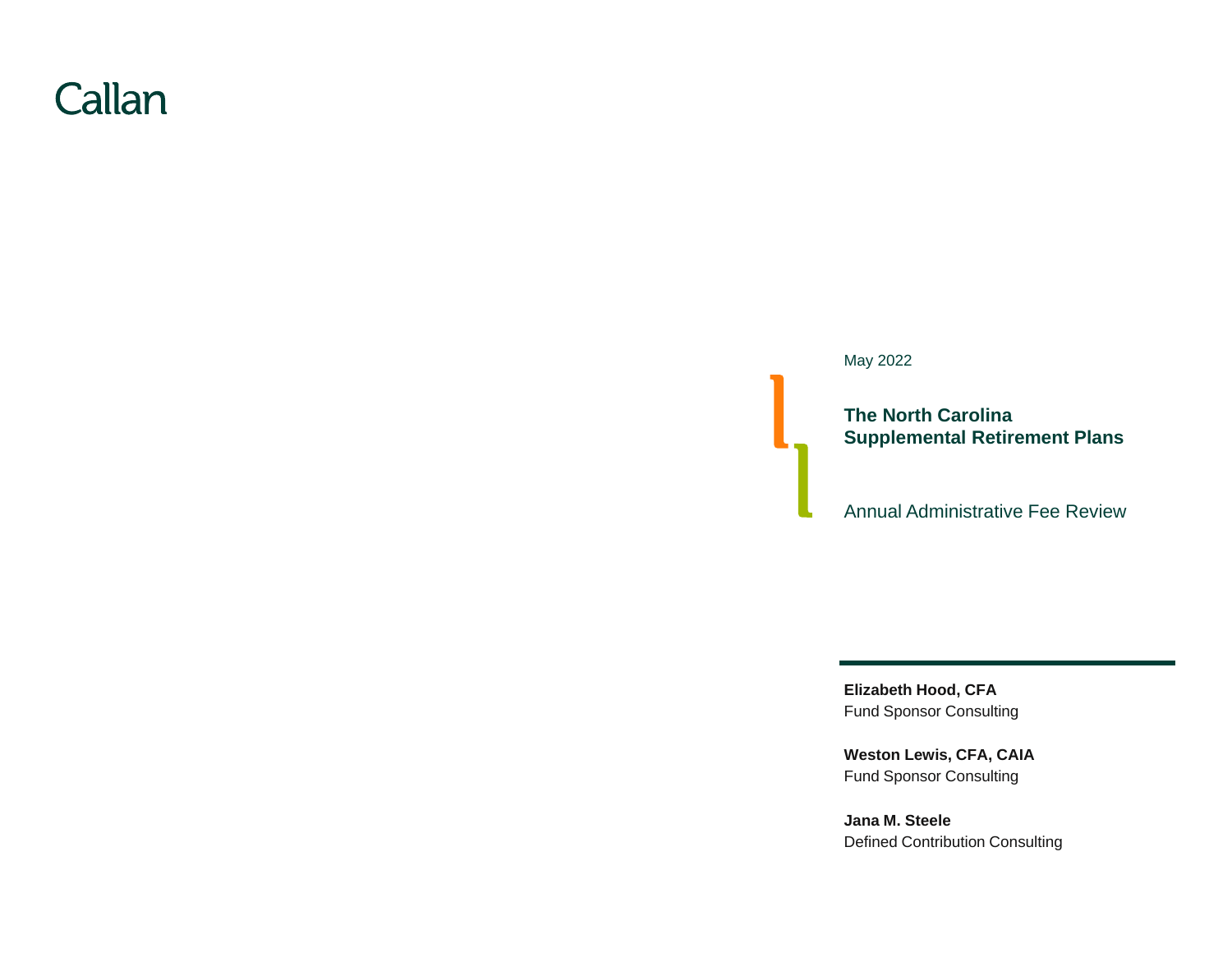# **Annual Fee Review**

## Summary of Process

### **Administrative Fee Review**

- The North Carolina Department of State Treasurer engaged Callan to review the administrative fees for the North Carolina Supplemental Retirement Plans (NCSRP, or 401(k) and 457(b) Plans).
	- Callan conducted a comprehensive administrative fees benchmarking study of the NCSRP in May 2020, by comparing NCSRP fees to blind bids for plans of similar size and complexity.
	- The comprehensive fee study is supplemented by an annual interim fee review which serves as a straightforward check of the administrative fees.
- This annual interim fee review report provides a comparison of administration fees based on information from Callan's recordkeeping fee database. Callan's fee database contains hundreds of data points and is updated regularly with information from:
	- Recent recordkeeper and custodian searches
	- Recent fee studies
	- Ongoing client monitoring
- In light of the unique complexities among governmental plans, Callan also reviewed publicly available fee information for similarly situated state deferred compensation plans.
- The NCSRP administration service fees are currently lower than the median comparable fee from both the database and the government plan data set.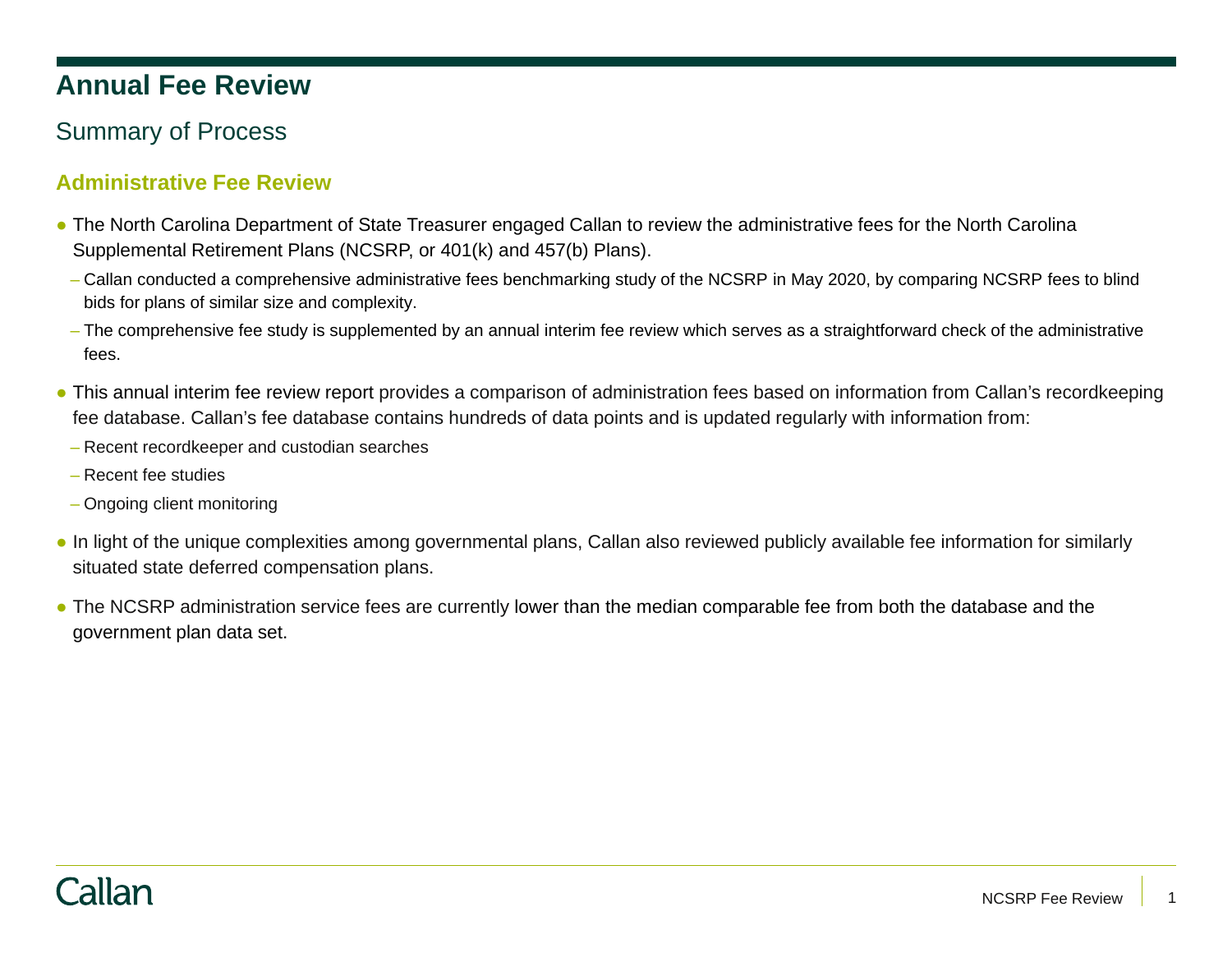## **Current State**

#### **Table 1: 401(k) Plan Characteristics**

|                                       | As of 12/31/2021 | As of 12/31/2020 \ | As of 12/31/2019 | 2021 Variance from 2019 |
|---------------------------------------|------------------|--------------------|------------------|-------------------------|
| Count of participant account balances | 274,389          | 264,116            | 261.419          | 12,970 / 4.7%           |
| Average participant balance           | \$52,464         | \$48,487           | \$43,598         | $$8,866 / 16.9\%$       |
| Median participant balance            | \$14,530         | \$14,173           | \$13,252         | $$1,278/8.8\%$          |

#### **Table 2: 457(b) Plan Characteristics**

|                                       | As of 12/31/2021\ | As of 12/31/2020 | As of 12/31/2019 | 2021 Variance from 2019 |
|---------------------------------------|-------------------|------------------|------------------|-------------------------|
| Count of participant account balances | 56.725            | 56,699           | 56.872           | $-147/ -0.3\%$          |
| Average participant balance           | \$34,633          | \$31,272         | \$27,488         | $$7,145/20.6\%$         |
| Median participant balance            | \$5,682           | \$4,871          | \$3,980          | $$1,702/30.0\%$         |

● Prudential Retirement provides administration and recordkeeping services for the defined contribution (DC) plans within the NCSRP:

– NC 401(k) Plan

– NC 457(b) Plan

- NC 403(b) Plan, which is not included in the scope of this review
- The general characteristics above are based on information provided by Prudential.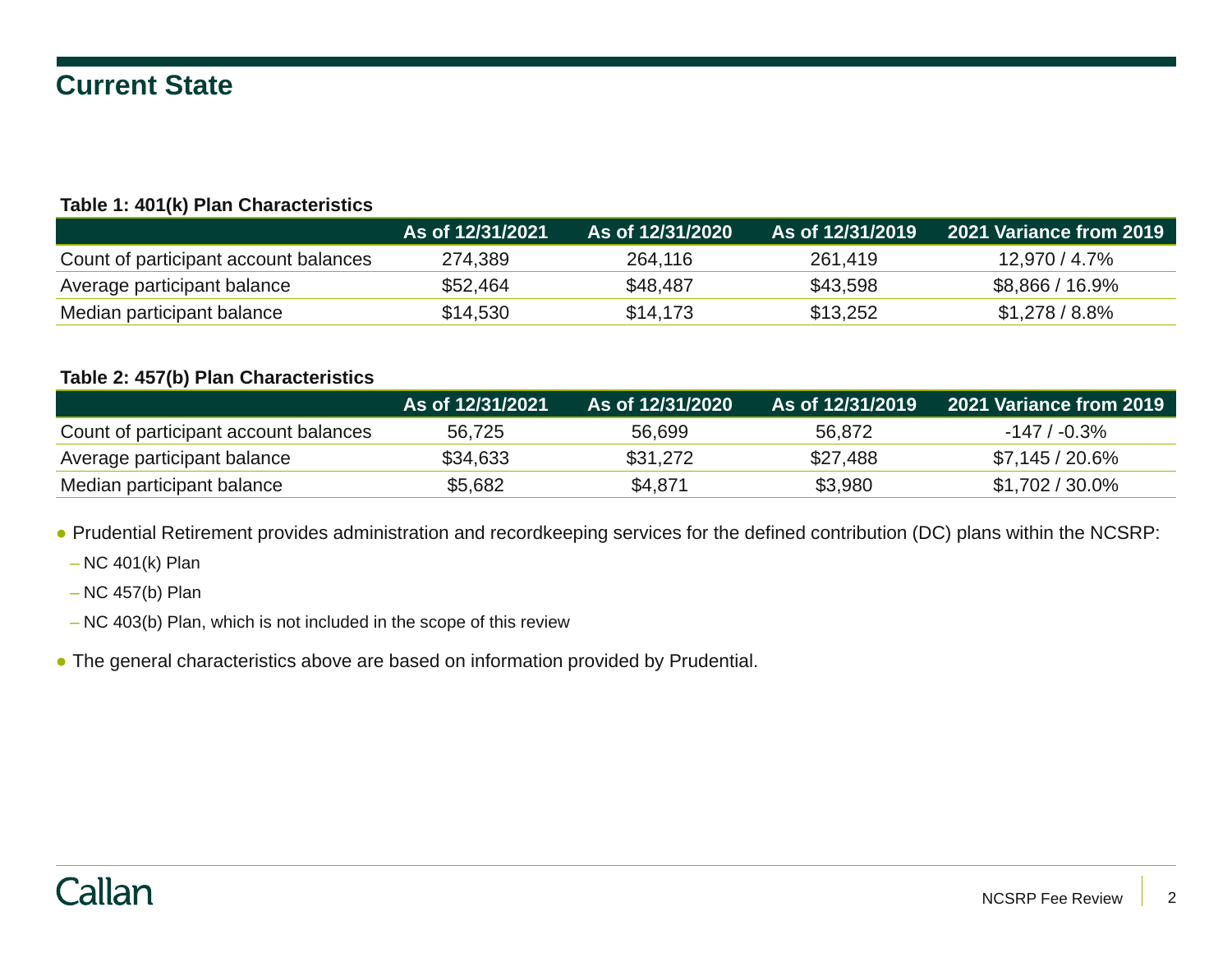# **Current State – 401(k) Plan Administration Service Fees**

| Table 3. 40 I(K) Fiall Administration 36 Yices Annualized Nevenue |                                     |                          |                                                 |               |                          |
|-------------------------------------------------------------------|-------------------------------------|--------------------------|-------------------------------------------------|---------------|--------------------------|
|                                                                   | <b>Fee Proposal</b><br>as of 5/2022 | Fees as of<br>12/31/2021 | <b>Fees Beginning Fees Prior to</b><br>1/1/2021 | 12/31/2020    | Fees as of<br>12/31/2019 |
| <b>Administration Service Revenue</b>                             |                                     |                          |                                                 |               |                          |
| <b>Count of Balances</b>                                          | 274,389                             | 274,389                  | 264,116                                         | 264,116       | 261,419                  |
| <b>Unit Cost</b>                                                  | \$25                                | \$26                     | \$28                                            | \$31          | \$31                     |
| <b>Annualized Revenue</b>                                         | \$6,859,725                         | \$7,134,114              | \$7,395,248                                     | \$8,187,596   | \$8,103,989              |
| <b>Variation from 2019 Revenue</b>                                | $-$1,244,264$                       | $-$ \$969,875            | $-$708,741$                                     | \$83,607      |                          |
| <b>Participant Transaction Revenue</b>                            |                                     |                          |                                                 |               |                          |
| Loan Origination - Volume                                         | 11,686                              | 11,686                   | 11,811                                          | 11,811        | 15,719                   |
| <b>Unit Cost</b>                                                  | \$60                                | \$60                     | \$60                                            | \$60          | \$60                     |
| <b>Annualized Revenue</b>                                         | \$701,160                           | \$701,160                | \$708,660                                       | \$708,660     | \$943,140                |
| <b>Variation from 2019 Revenue</b>                                | $-$ \$241,980                       | $-$ \$241,980            | $-$ \$234,480                                   | $-$ \$234,480 |                          |
| <b>Total Revenue</b>                                              |                                     |                          |                                                 |               |                          |
| <b>Total Annualized Revenue</b>                                   | \$7,560,885                         | \$7,835,274              | \$8,103,908                                     | \$8,896,256   | \$9,047,129              |
| Revenue Expressed on a Per Participant Basis                      | \$27.56                             | \$28.56                  | \$30.68                                         | \$33.68       | \$34.61                  |
| <b>Variation from 2019 Revenue</b>                                | $-$1,486,244$                       | $-$1,211,855$            | $-$ \$943,221                                   | $-$150,873$   |                          |

**Table 3: 401(k) Plan Administration Services Annualized\* Revenue**

● Prudential has proactively reduced the administration fee schedule, resulting in a decrease in annualized revenue as of 12/31/2021 by \$5 per participant or \$969,875 in administration services fees compared to annualized administration revenue as of 12/31/2019.

– This fee covers recordkeeping services such as administration, plan sponsor and participant websites, call center services, compliance functions, participant communications, reporting, etc.

– Notably, the participant count for this Plan increased by 4.9% over the same time period.

- Empower has similarly provided a proactive fee concession for Board consideration, decreasing the per participant fee by \$1, and reducing the annualized administration services revenue by \$1,244,264 (15%) from the annualized administration revenue as of 12/31/2019.
- Prudential charges a \$60 fee for each new loan, as will Empower on a go-forward basis. Generally, the participants making the transaction pay the related fee; however, for purposes of the fee study this revenue is spread across the participant population.
	- While the number of Plan participants increased, the number of new loans taken decreased by 4.3%, resulting in lower total annualized revenue.
- The total annualized revenue as of 12/31/2021 decreased by \$6.05 per participant, or \$1,211,855 from 12/31/2019.
- The fee proposal from Empower would reduce the total annualized revenue \$7.05 by or \$1,486,244 (16%) over that same time period.

*\*Note, the Plan fees identified above are point-in-time calculations based on participant counts and transaction volumes for the calendar year.*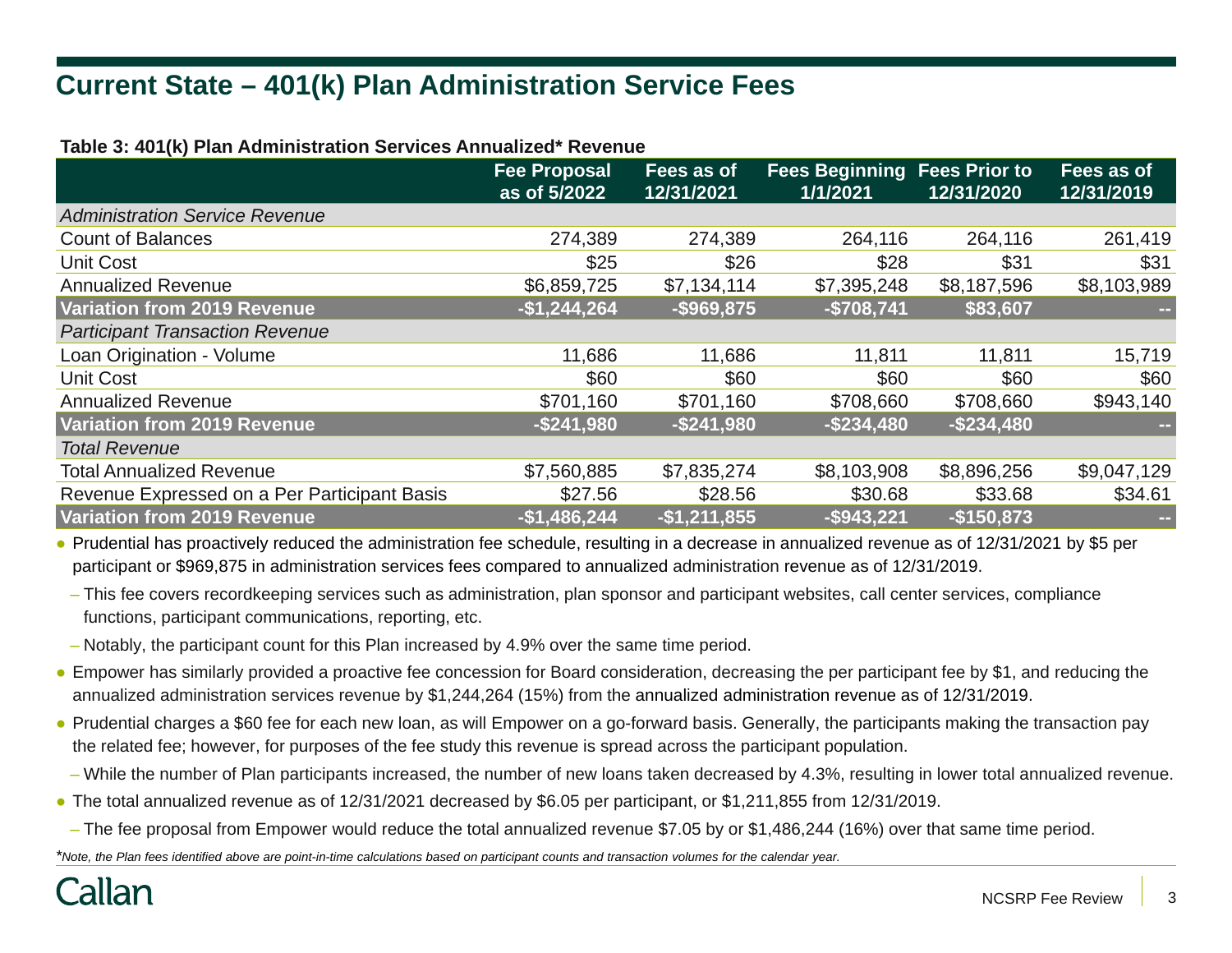# **Current State – 457(b) Plan Administration Service Fees**

#### **Table 4: 457(b) Plan Administration Services Annualized Revenue**

|                                              | <b>Fee Proposal</b><br>as of 5/2022 | Fees as of<br>12/31/2021 | <b>Fees Beginning</b><br>1/1/2021 | <b>Fees Prior to</b><br>12/31/2020 | Fees as of<br>12/31/2019 |
|----------------------------------------------|-------------------------------------|--------------------------|-----------------------------------|------------------------------------|--------------------------|
| <b>Administration Service Revenue</b>        |                                     |                          |                                   |                                    |                          |
| <b>Count of Balances</b>                     | 56,725                              | 56,725                   | 56,699                            | 56,699                             | 56,872                   |
| <b>Unit Cost</b>                             | \$25                                | \$26                     | \$28                              | \$31                               | \$31                     |
| <b>Annualized Revenue</b>                    | \$1,418,125                         | \$1,474,850              | \$1,587,572                       | \$1,757,669                        | \$1,763,032              |
| Variation from 2019 Revenue                  | $-$ \$344,907                       | $-$ \$288,182            | $-$175,460$                       | $- $5,363$                         |                          |
| <b>Participant Transaction Revenue</b>       |                                     |                          |                                   |                                    |                          |
| Loan Origination - Volume                    | 1,881                               | 1,881                    | 1,844                             | 1,844                              | 2,380                    |
| <b>Unit Cost</b>                             | \$60                                | \$60                     | \$60                              | \$60                               | \$60                     |
| <b>Annualized Revenue</b>                    | \$112,860                           | \$112,860                | \$110,640                         | \$110,640                          | \$142,800                |
| Variation from 2019 Revenue                  | $-$ \$29,940                        | $-$ \$29,940             | $-$ \$32,160                      | $-$ \$32,160                       |                          |
| <b>Total Revenue</b>                         |                                     |                          |                                   |                                    |                          |
| <b>Total Annualized Revenue</b>              | \$1,530,985                         | \$1,587,710              | \$1,698,212                       | \$1,868,309                        | \$1,905,832              |
| Revenue Expressed on a Per Participant Basis | \$26.99                             | \$27.99                  | \$29.95                           | \$32.95                            | \$33.51                  |
| Variation from 2019 Revenue                  | $-$ \$374,847                       | $-$ \$318,122            | $-$ \$207,620                     | $-$ \$37,523                       |                          |

• Consistent with the 401(k) Plan experience, Prudential has reduced the administration fee for 457(b) Plan participants annually, which has reduced the 2021 annualized plan-level administration services revenue by \$288,182 since 2019.

– The 457(b) Plan experienced a small reduction in the number of total participants (-0.3%) and new loans compared to 2019 (-3.3%).

- With the shift in demographics and lower per participant administration services fee, the 2021 total annualized revenue decreased by \$5.52 per participant or \$318,122.
- Similar to the 401(k) Plan, Empower has proposed a \$1 per participant administration services fee reduction, which would generate \$344,907 in savings in comparison to 12/31/2019.
- The total annualized revenue would decrease by \$6.52 per participant compared to annualized revenue as of 12/31/2019 or \$374,847 (20%).

*\*Note, the Plan fees identified above are point-in-time calculations based on participant counts and transaction volumes for the calendar year.*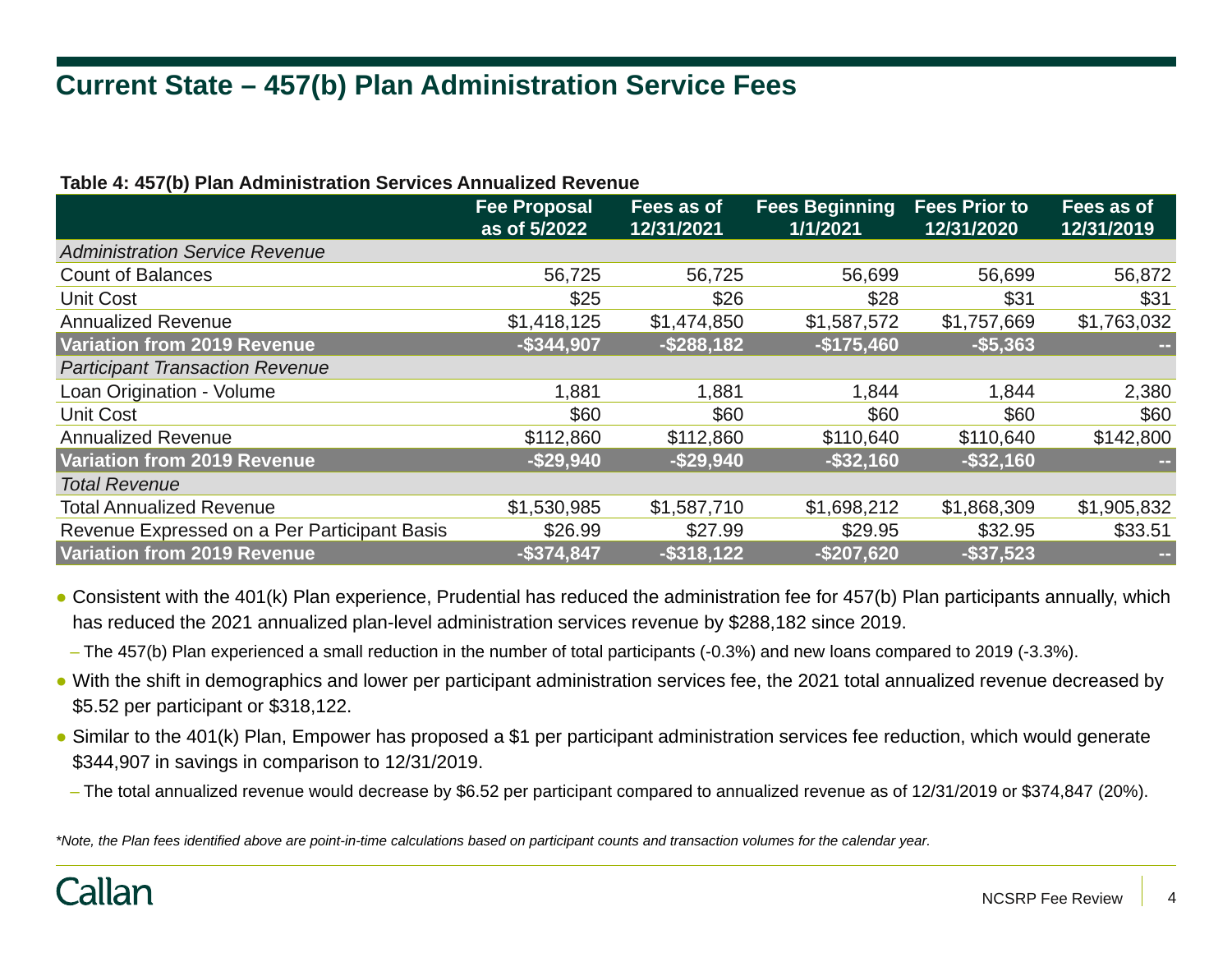# **Current State – Administration Service Fees based on the Consolidated Plans**

#### **Table 5: Consolidated Administration Services Annualized\* Revenue**

|                                                     | <b>Fee Proposal</b><br>(5/2022) | Fees as of<br>12/31/2021 | <b>Fees Beginning Fees Prior to</b><br>1/1/2021 | 12/31/2020    | Fees as of<br>12/31/2019 |
|-----------------------------------------------------|---------------------------------|--------------------------|-------------------------------------------------|---------------|--------------------------|
| Count of Unique Participants Across both Plans**    | 299,113                         | 299,113                  | 288,856                                         | 288,856       | 286,073                  |
| <b>Total Annualized Revenue</b>                     | \$9,091,870                     | \$9,422,984              | \$9,802,120                                     | \$10,764,565  | \$10,952,961             |
| Revenue Expressed on a Per Unique Participant Basis | \$30.40                         | \$31.50                  | \$33.93                                         | \$37.27       | \$38.29                  |
| Variation from 2019 Revenue                         | $-$1,861,091$                   | $-$1,529,977$            | $-$1,150,841$                                   | $-$ \$188,396 | <b>COL</b>               |

- The number of unique participants across both Plans has grown by 4.4% over the past three years, while the overall number of loans decreased.
- Participants with a balance in both plans would pay \$52 annually towards administrative services as of 12/31/2021, a \$10 per participant fee reduction from 12/31/2019 rates.
- The demographic changes, along with the fee reduction, the total annualized revenue dropped by \$1,529,977 or \$6.78 per unique participant, on a blended basis.
- The Empower fee proposal issued in May 2022, would reduce the per unique participant administration services fee by an additional \$1, resulting in \$1,861,091 in total annualized fee savings from 12/31/2019 rates.
- Participants with a balance in both plans would pay \$50 annually towards administrative services as of 12/31/2021, a \$12 per participant fee reduction from 12/31/2019 rates.

*\* Note, the Plan fees identified above are point-in-time calculations based on participant counts and transaction volumes for the calendar year.*

*\*\* Volume is based on total unique participant counts, based on SSN*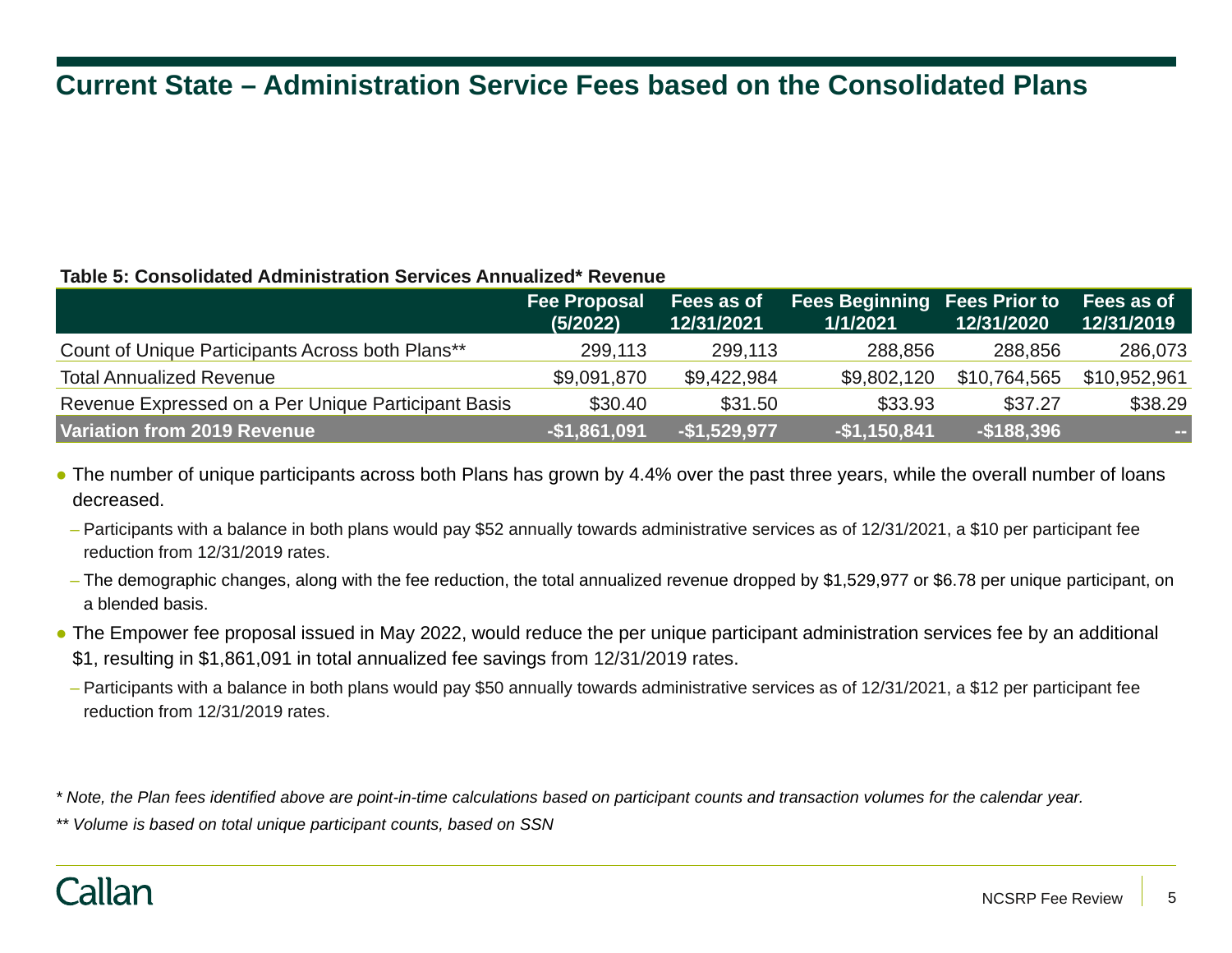**Administration Fee Review** 

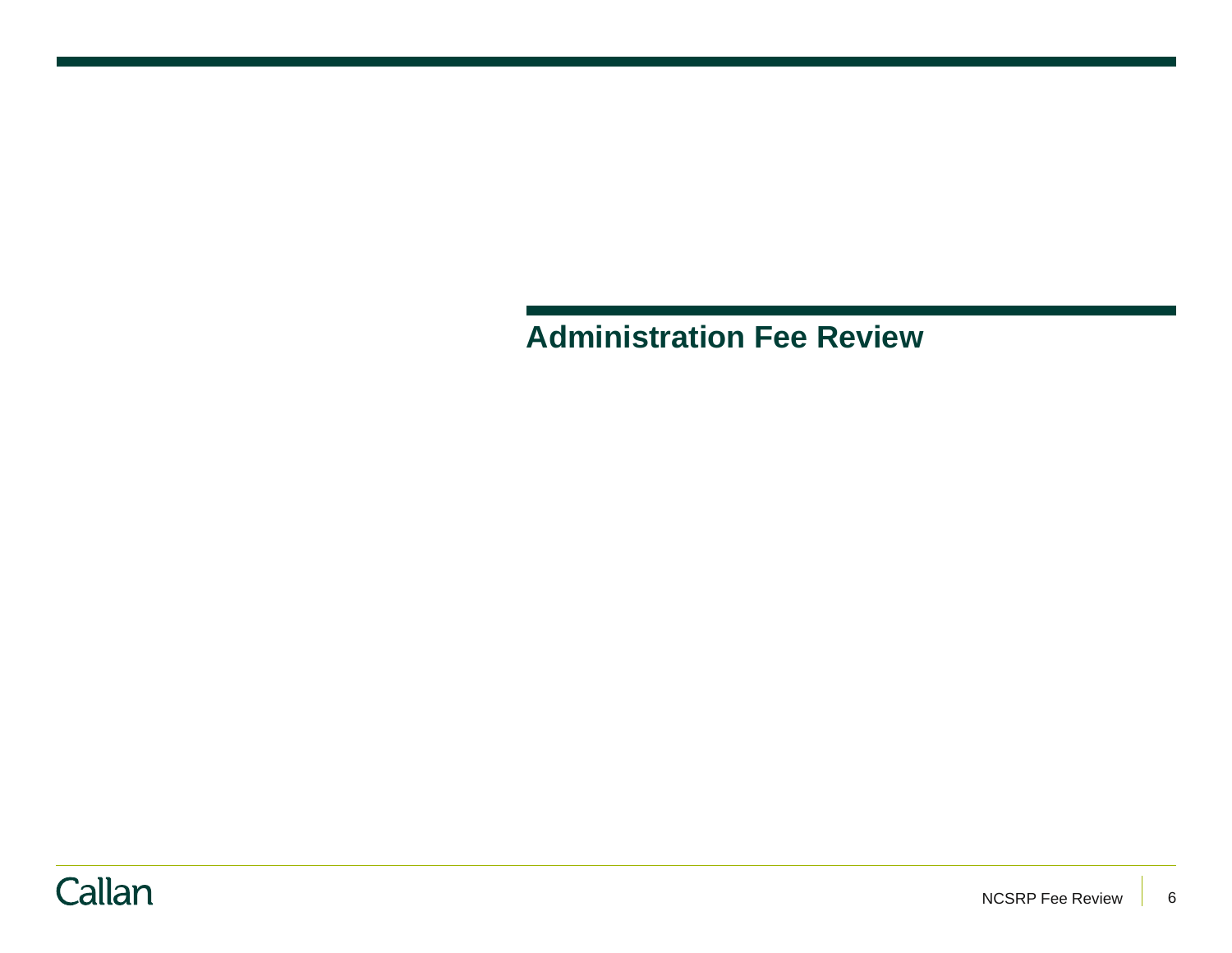### **Fee Review**

- Fee comparisons are challenging given that there are many factors which can influence fees, and fees are not the only criteria used by prudent fiduciaries to make decisions:
- Complexity of plan
- Services provided by the recordkeeper
- Number of participants
- Plan assets
- Number/type of investment options
- Number of payroll feeds
- Unique plan features
- Note, it is difficult to accurately scope administration fees related to the NCSRP without a full review of participating employers and data sharing practices, which we would expect in a full Request for Proposal bid.
- Callan's belief is that it is a best practice to conduct a thorough and exhaustive fee analysis of the DC plan every three years, and to augment this comprehensive analysis with an annual fee benchmarking review. As a comprehensive fee analysis was completed in 2020, this fee review seeks to confirm and update the findings of the 2020 study.
	- Typically, we do not expect administration service fees to vary substantially year-over-year, outside of a significant variation in plan demographics (+/-10% change in participant count) or the inclusion of additional services.
	- Recordkeeper consolidation also has meaningful impact on fee compression over time.
- Callan compared the administration fees charged to administer the NCSRP against DC plans in our fee benchmarking database.
- In evaluating the competitiveness of fees, it is important to note that the NCSRP may differ in key ways from those included in the database. For instance, whereas many database fees are inclusive of trust & custody services, NCSRP administration fees do not include trust and custody services.
- In light of the unique complexities among governmental plans, Callan also reviewed publicly available fee information for similarly situated state deferred compensation plans.
- The fee ranges for comparable state deferred compensation plans are informational and identify the range of fees a retirement program similar to NCSRP could expect.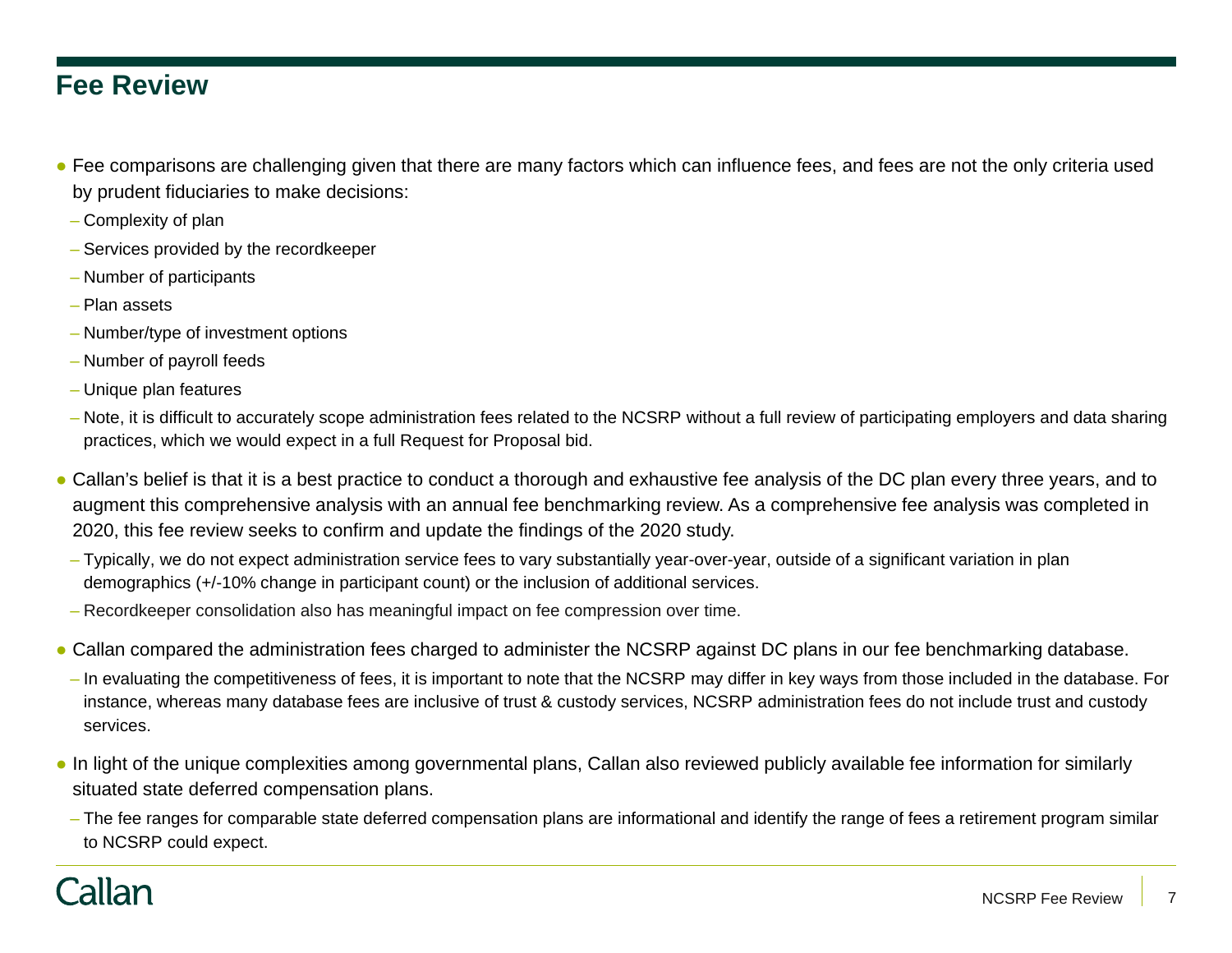### **Database Fee Review**

#### **Table 6. 401(k) Plan Database Fee Comparison**

|                             | <b>P/Ppt</b><br><b>Administration Fee</b> | <b>Total Revenue</b><br><b>P/Ppt Fee</b> |                             | <b>P/Ppt</b><br><b>Administration Fee</b> | <b>Total Revenue</b><br><b>P/Ppt Fee</b> |
|-----------------------------|-------------------------------------------|------------------------------------------|-----------------------------|-------------------------------------------|------------------------------------------|
| 90th Percentile             | \$23                                      | \$36                                     | 90th Percentile             | \$44                                      | \$46                                     |
| <b>75th Percentile</b>      | \$21                                      | \$33                                     | <b>75th Percentile</b>      | \$40                                      | \$43                                     |
| Median                      | \$20                                      | \$29                                     | Median                      | \$39                                      | \$39                                     |
| 25th Percentile             | \$18                                      | \$26                                     | 25th Percentile             | \$36                                      | \$38                                     |
| 10th Percentile             | \$16                                      | \$24                                     | 10th Percentile             | \$35                                      | \$36                                     |
| <b>Current 401(k) Fees</b>  | \$26                                      | \$29                                     | <b>Current 401(k) Fees</b>  | \$26                                      | \$29                                     |
| <b>Proposed 401(k) Fees</b> | \$25                                      | \$28                                     | <b>Proposed 401(k) Fees</b> | \$25                                      | \$28                                     |

| <b>Comparator Group (10)</b> | <b>Median</b>    | <b>Average</b>   | Comparator Group (12) | <b>Median</b>   | <b>Average</b>  |
|------------------------------|------------------|------------------|-----------------------|-----------------|-----------------|
| Assets                       | \$16,788,464,468 | \$25,050,710,722 | Median Assets         | \$7,949,839,433 | \$8,810,872,385 |
| Participants                 | 158.411          | 163,472          | Median Ppts           | 37,805          | 51,956          |

● According to the Callan Fee Database, the total revenue collected for the 401(k) Plan, expressed on a per participant basis, is in line with the median. The NCSRP 457(b) Plan fees are below the total revenue reported for comparable plans in the Database.

- The NCSRP 457(b) Plan is approximately one-fifth the size of the 401(k) Plan by participant count, while participants are charged the same fees as those in the 401(k) Plan. If the Plans were priced separately, it is likely that participants in the 457(b) Plan would be assessed a higher fee.
- The median fee in the 401(k) Plan reported here is lower in comparison to the 2020 and 2021 database fee review, due to the increased data available for jumbo plans – the average participant count in the comparator group for the 401(k) Plan in 2020 and 2021 was ~75,000 compared to 163,472 in 2022.
- In evaluating the competitiveness of fees, it is important to note that the NCSRP may differ in key ways from those included in the database. For instance, whereas some of the database fees are inclusive of trust & custody services, NCSRP administration fees do not include trust and custody services.
	- Additionally, NCSRP varies from the competitors in the Database with the volume of payroll files sent to the recordkeeper and many of the database competitors file feeds may be more complicated than NCSRP, and additional service such as onsite educational representatives.
		- *The following page reviews government plans with similar data needs due to the volume of payroll files and onsite educational support.*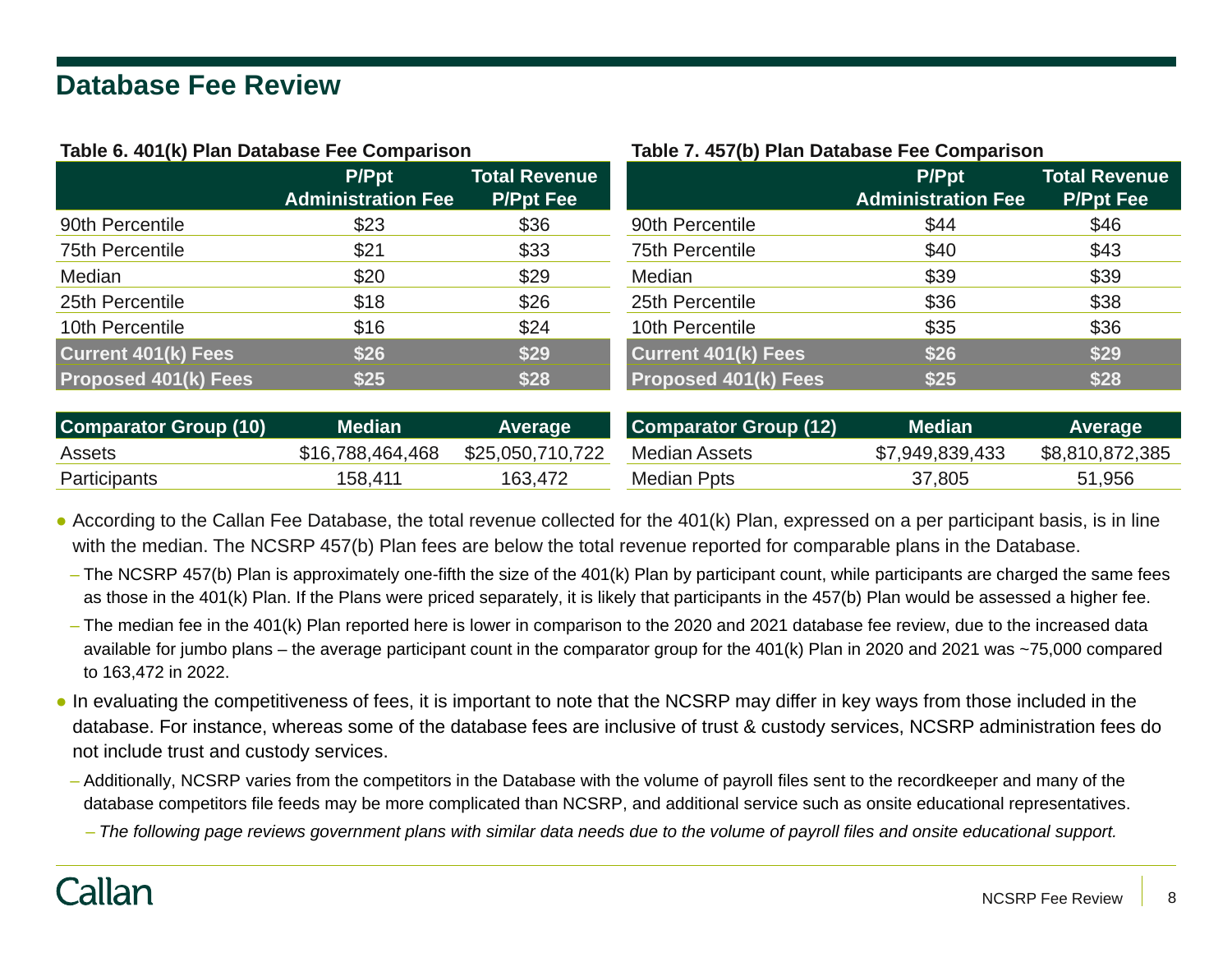# **State Deferred Compensation Plan Fee Comparison**

#### **Table 8. State Government Deferred Compensation Plan Administration Services Fee Comparison**

| NCSRP - 401(k) / 457(b)                           |                  |
|---------------------------------------------------|------------------|
| <b>Participant Count</b>                          | 274,389 / 56,725 |
| <b>Number of Participating Employers</b>          | $-1,100$         |
| NCSRP Administrative Services Fee - Current       | \$26             |
| NCSRP Administrative Services Fee - Proposed      | \$25             |
| <b>Comparator Group Characteristics (17)</b>      |                  |
| Range of Participant Count                        | 39,000-299,000   |
| <b>Median Participant Count</b>                   | 81,500           |
| <b>Average Participant Count</b>                  | 119,390          |
| <b>Median Number of Participating Employers</b>   | 794              |
| Average Number of Participating Employers         | 798              |
| <b>Median Plan Assets</b>                         | \$4,604,925,066  |
| <b>Average Plan Assets</b>                        | \$7,166,678,440  |
| <b>Comparator Group Fees</b>                      |                  |
| Range of Administration Fees                      | \$18-\$67        |
| Median Administration Fee Per Participant         | \$38             |
| <b>Average Administration Fee Per Participant</b> | \$34             |

● The fee ranges above represent the publicly available administration services fee information for comparable state deferred compensation plans.

- While the fee has not been normalized for the plan complexity and volumes, it represents the range of fees a State Government Deferred Compensation Plan similar to NCSRP could expect.
- In contrast to the database comparator group, the plans in the government data set have a similar plan design and a high number of payrolls based on the number of participating employers.